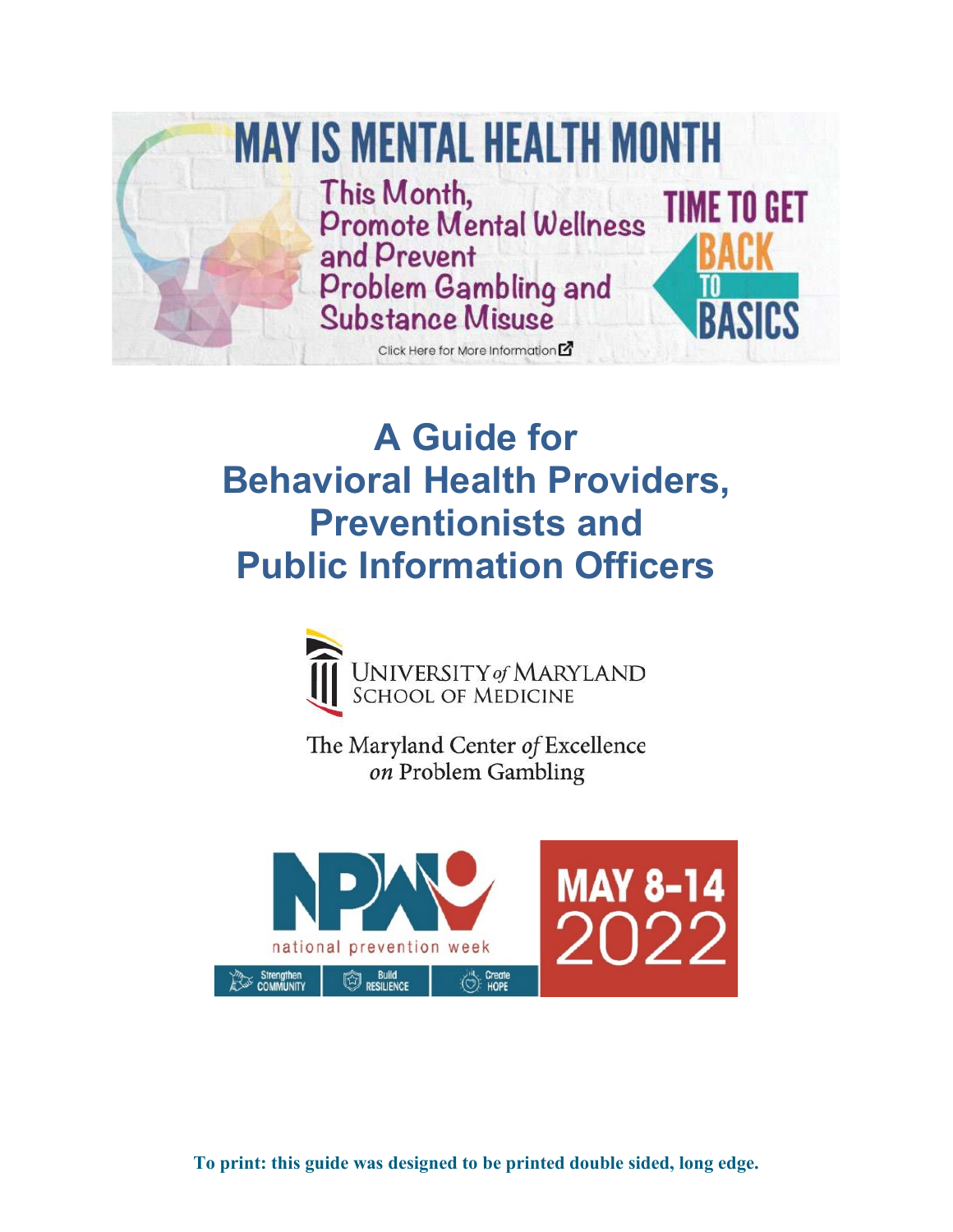## **INTRODUCTION and OVERVIEW**

This May, in collaboration with the Maryland Association of Prevention Professionals & Advocates (MAPPA), the Maryland Center of Excellence on Problem Gambling (the Center) invites you to join us in promoting **Mental Health Month**. With mental health entering more and more of our daily conversations, it's critical that everyone has a solid foundation of knowledge about mental health. That's why for Mental Health Month this year we are going Back to Basics.

Mental Health Month began in 1949 to raise awareness of mental health concerns in America's communities. This awareness campaign was, and continues to be, promoted by Mental Health America (MHA), the Nation's leading community-based nonprofit dedicated to addressing the needs of those living with mental illness, as well as other affiliates, such as the National Alliance on Mental Illness (NAMI) and the Federal Substance Abuse and Mental Health Services Administration (SAMHSA).

May is also **National Prevention Week**, this year being observed May 8-14, 2022. Promoted by MAPPA and the Federal Substance Abuse and Mental Health Services Administration

(SAMHSA), National Prevention Week is a public health platform promoting prevention year-round through providing ideas, capacity building, tools, and resources to help



individuals and communities make addictive behavior prevention (including substance use and problem gambling) happen every day.

This May, we invite you to join us in promoting **AWARENESS** of mental health; developing **PREVENTION** messaging to mitigate addictive behavior; and taking **ACTION** to foster the health and well-being for Maryland residents.

Tay Dueghe

Mary Drexler, MSW Program Director (667) 214-2121 mdrexler@som.umaryland.edu

Vernon Sprygr

Vernon Spriggs, CPP MAPPA President (240) 832-3871 marylandprevention@gmail.com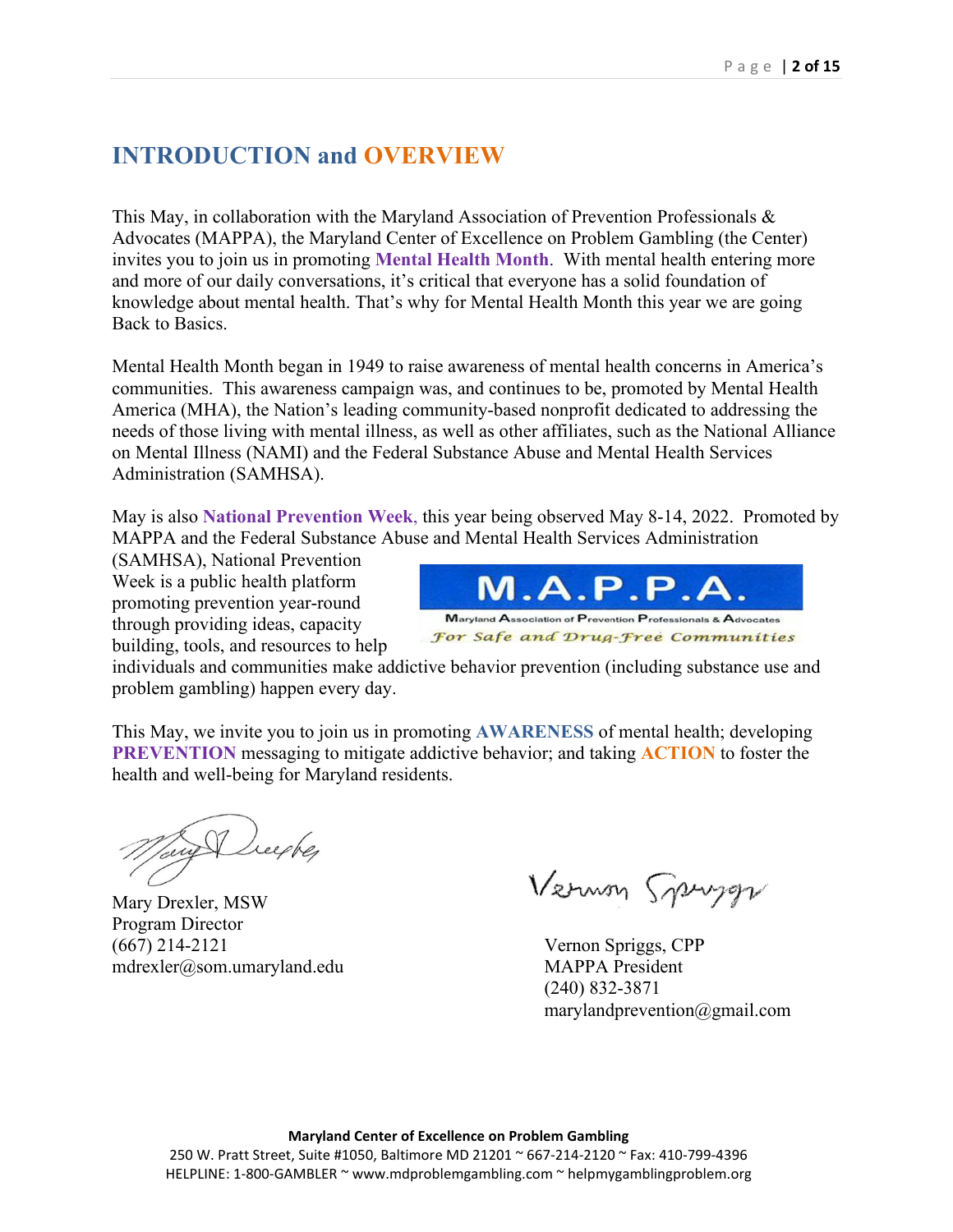#### ACKNOWLEDGMENTS

This Guide is a compilation of information provided by the Maryland Association of Prevention Professionals and Advocates (MAPPA), Mental Health America (MHA), Federal Substance Abuse and Mental Health Services Administration (SAMHSA), The National Council on Problem Gambling (NCPG), and the Maryland Center of Excellence on Problem Gambling.

## **AWARENESS**

## **MENTAL HEALTH – What it is and How to Promote It**

- Mental health includes our emotional, psychological, and social well-being. It affects how we think, feel, and act. It also helps determine how we handle stress, relate to others, and make choices. Mental health is important at every stage of life, from childhood and adolescence through adulthood. While 1 in 5 people will experience a mental illness during their lifetime, everyone faces challenges in life that can impact their mental health.
- $\triangleright$  Most people believe that mental health conditions are rare and "happen to someone else." In fact, mental health conditions are common and widespread. An estimated 44 million Americans suffer from some form of mental disorder in a given year. Of American adults, 6% suffer from a substance use disorder and 2% have a gambling disorder at any given time (American Addictions Center, 2019 and Tracy, 2017). These percentages are higher for adolescents and young adults as they are more vulnerable to addiction due to brain development through the age of 25.
- Mental Health disorders can co-occur with substance use disorders and gambling disorders. Research shows 50% of those with substance use disorders also suffer from a mental health disorder, and within that group 10-15% report a gambling disorder. Of those diagnosed with a gambling disorder, 38% have a substance use disorder, 50% have a mood disorder, 41% have an anxiety disorder, and 61% have a personality disorder (SAMHSA, 2019).
- $\triangleright$  Often, unhealthy coping strategies such as substance misuse and problem gambling are used to handle stress or untreated mental health conditions, leading to years of addiction and loss to quality of life. Mental health problems are common, but help is available. People with mental health problems can get better and many recover completely. Treatment and recovery are an ongoing process that happen over time. Implementing prevention strategies and highlighting available resources are some of the ways we can get back to the basics.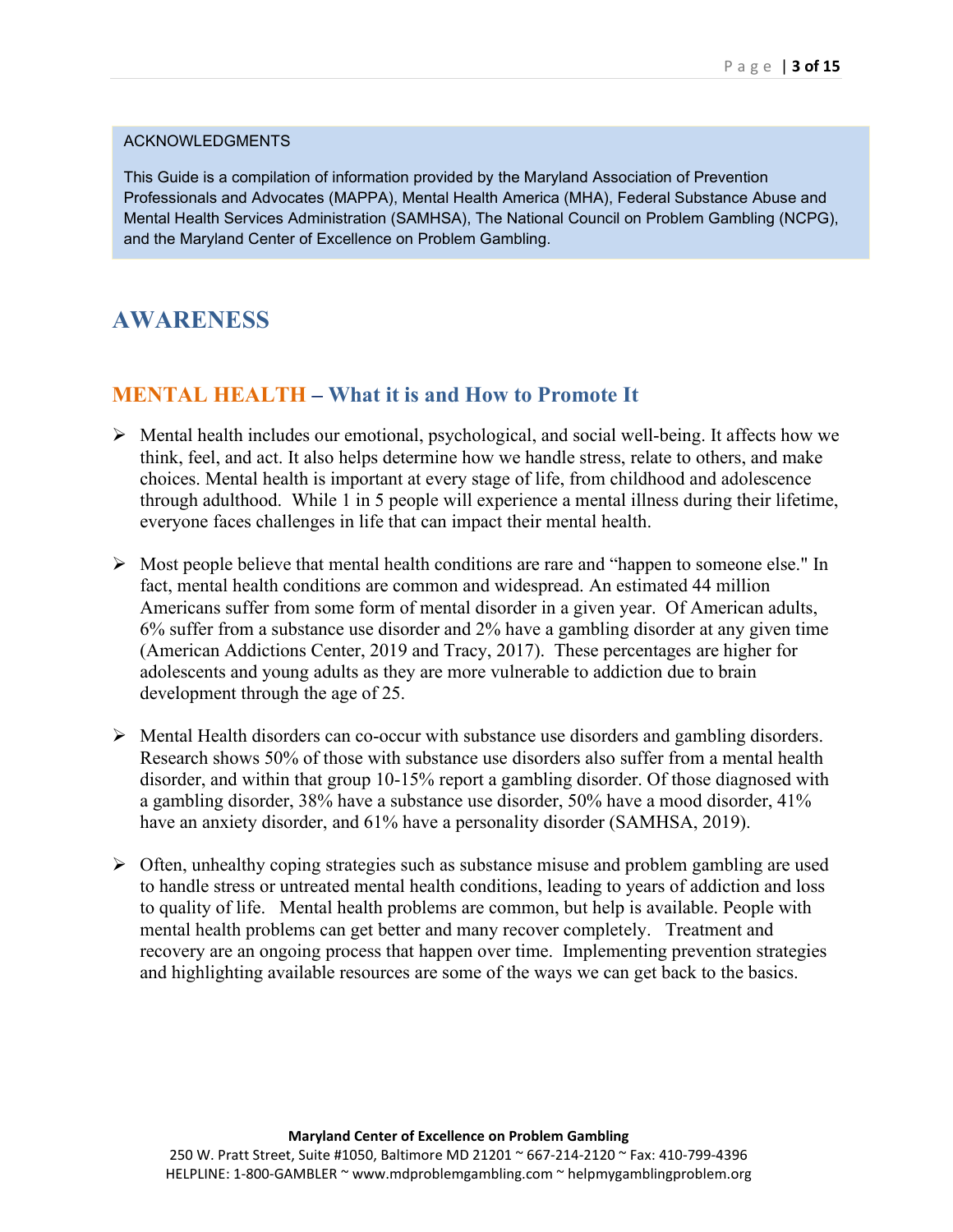## **Tools for Mental Well-Being and Recovery:**

## **Maryland Problem Gambling Helpline – 1-800-GAMBLER**  (1-800-426-2537)

- **Refer to Local Health Department and Mental Health Agencies** These organizations provide additional resources and help within their specified counties/jurisdictions.
- **If you are concerned about your Gambling, Screen yourself** at: <https://helpmygamblingproblem.org/gambling-problems/self-assessment/>
- **Mental Health Screening completing a screening** at mhascreening.org can help you to better understand what you are experiencing and get helpful resources. After that, consider talking to someone you trust about your results, and seek out a professional to find the support you need.
- **Have the Conversation with "someone who has been there"** Problem Gambling Peer Recovery Specialists offer support from their lived experience and connect you with the resources in your community.
- **Maintain a Balance in all you do** Make small changes and building on those successes. Balance out the type of recreational activities you do; example, if you gamble, integrate other forms of recreational and social interaction with equal balance. Limit alcohol use, especially in times of stress.
- **Live Healthy eat healthy foods**, get enough sleep, exercise regularly, and avoid drugs and alcohol. Manage stress and go for regular medical check-ups.
- **Spend time with family and friends to build your sense of belonging**. Consider joining a support group to make new friends. Stay positive and be around healthy and positive people.
- **Practice good hygiene - Good hygiene is important for social**, medical, and psychological reasons in that it not only reduces the risk of illness, but it also improves the way others view you and how you view yourself.
- **Try to do something you enjoy every day that might mean dancing**, watching a favorite TV show, working in the garden, painting, or reading.
- **Find ways to relax like meditation**, yoga, getting a massage, taking a bath or walking in the woods.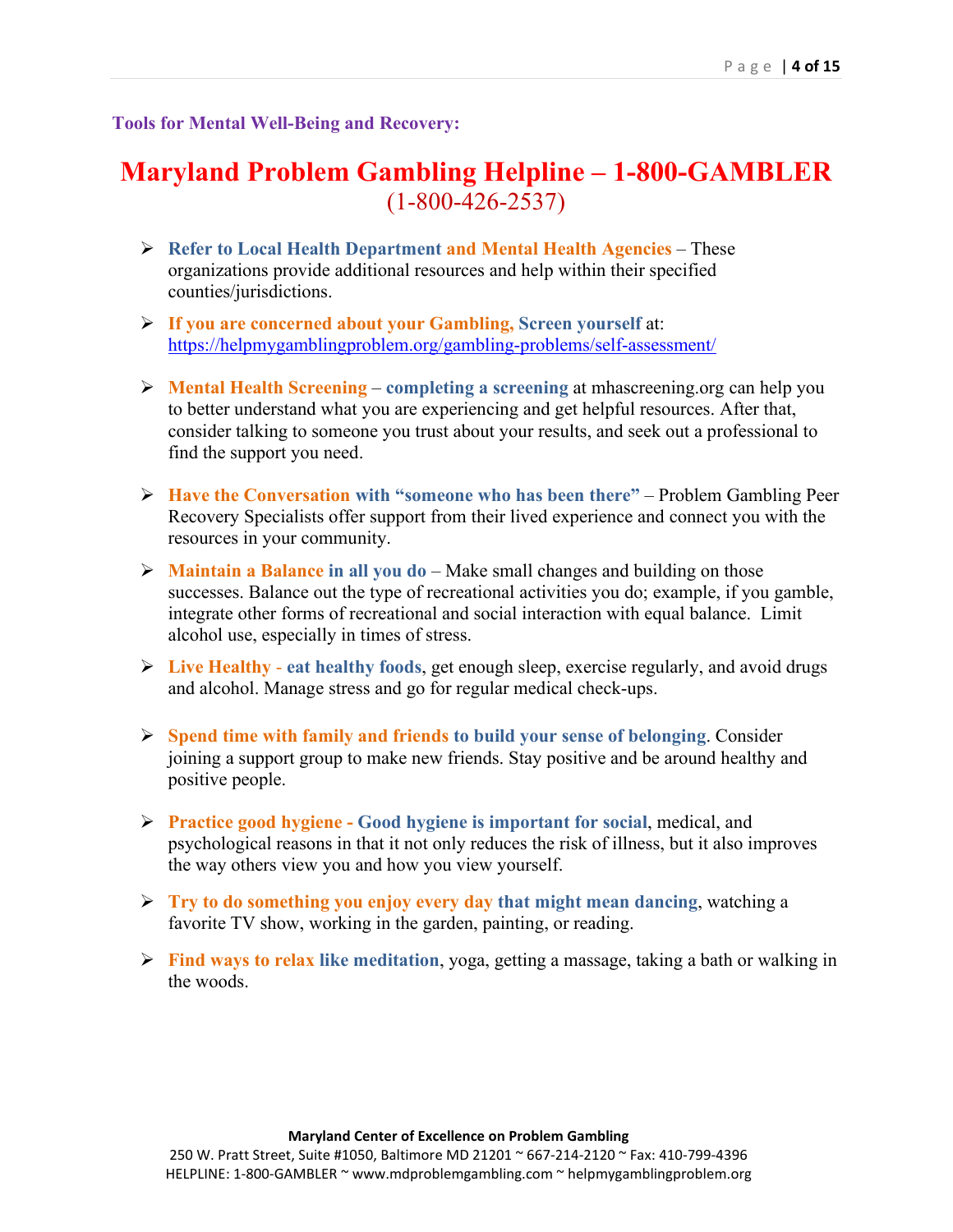## **AWARENESS**

## **PREVENTION – What it is and How to Promote It**

Prevention is the stopping or delaying of risky health behaviors such as substance misuse, alcohol use, tobacco use, and/or gambling. Primary prevention is reaching populations, such as youth, who have not engaged in a risky behavior to promote positive behaviors. Secondary prevention would reach populations that have initiated a risky behavior that may be causing problems but there is no diagnosis of a disorder, such as substance use or gambling disorders. Tertiary prevention is relapse prevention for individuals who have been diagnosed with a disorder and are in recovery (Center for Disease Control and Prevention, 2020). Mental health, substance use, and gambling disorders are among the top conditions that cause disability in the United States. Preventing these disorders or co-occurring disorders and related problems is critical to behavioral and physical health.

With a focus on primary prevention, **2022 National Prevention Week** (May 8-14) celebrating its 11<sup>th</sup> year, encourages youth to live healthy lives through making positive choices concerning mental health, substance misuse, and gambling behaviors. Just as those who are in recovery from a substance misuse or gambling problem have a story of recovery, those who chose not to engage in these risky behaviors have a story to tell about why they decided not to participate in these behaviors. Perhaps it was parents or other role models who encouraged youth to make healthy decisions. Perhaps it was involvement in a faith-based community, sports, or other school activities that encouraged healthy decision making. Having goals and dreams can encourage youth to make healthy decisions.

The theme for this year is **#MyPreventionStory**. We encourage all to participate in National Prevention Week by:

- $\triangleright$  Participate on May 9<sup>th</sup> [Virtual Prevention Day](https://youth.gov/announcements/webinar-prevention-day-2022)
- Each year, National Prevention Week includes daily themes to focus on major substance use and mental health topics
- $\triangleright$  Share a story using the hashtag #MyPreventionStory
- $\triangleright$  [Click Here](https://www.samhsa.gov/prevention-week/toolkit) to download the tool kit for other great prevention ideas #NPW2022

Developing brains make youth vulnerable to injury and poor decision making, including the harmful effects of alcohol, drugs, and gambling. Parts of the brain that impact emotions, cognition, and impulse control are still developing into the early 20's. Genetics can play a role in potential addiction to alcohol, drugs, or gambling. Youth are more at risk for these addictions if they have a parent or other close family member who suffers or has suffered from an addiction (Community Anti-Drug Coalitions of America, 2019).

Implementing proactive prevention practices and awareness messaging about mental health, substance misuse, and gambling can help decrease the risk of developing such disorders for the individual and its impact on the community.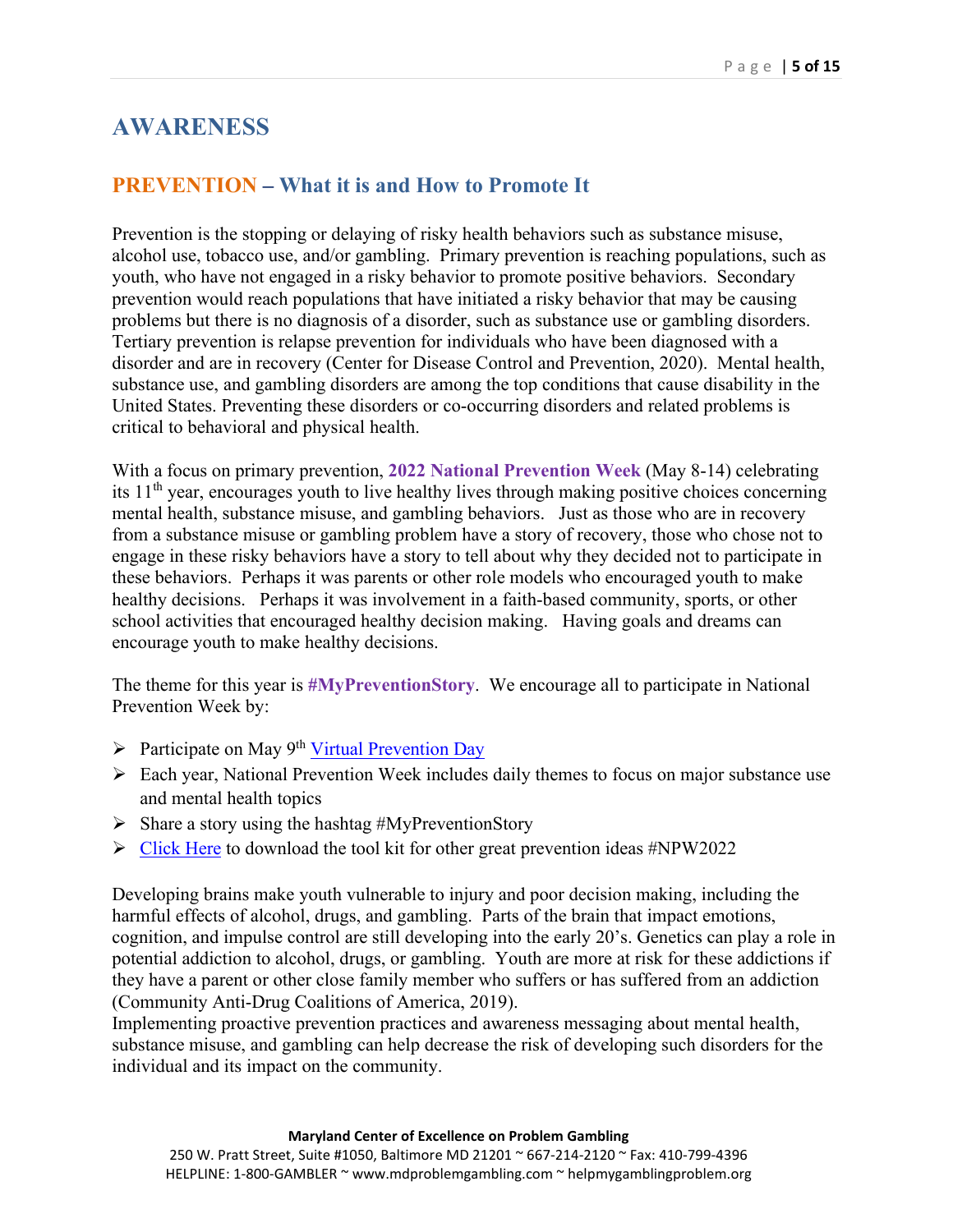## **Tools for Prevention:**

- **Have Important Conversations with the youth/young adults you care about Talk to** youth ages 10-25 about mental health, substance misuse, and problem gambling. For information on talking tips go to [www.samhsa.gov/talk-they-hear-you/parent-resources](http://www.samhsa.gov/talk-they-hear-you/parent-resources) or visit www.helpmygamblingproblem.org.
- **Choose activities that involve healthy, fun events** No alcohol and gambling for those underage. Setting limits on alcohol and gambling behaviors for adults of legal age.
- **Learn skills to help cope with stress in healthy ways** Use meditation, exercise, problem solving, talking to someone you trust and other ways to deal with stress.
- **Join a Students Against Destructive Decisions club or school or community clubs that promotes wellness among youth** - Groups of youth making healthy decisions and making a positive difference in their communities inspires other youth to do the same.
- **Request presentations or information on how you can get involved in youth mental health, substance misuse, and problem gambling prevention:**
	- o For problem gambling prevention, contact Heather Eshleman at [heshleman@som.umaryland.edu,](mailto:heshleman@som.umaryland.edu) Prevention Manager at the Maryland Center of Excellence on Problem Gambling.
	- o For alcohol and/or substance misuse prevention information, contact your local health department substance abuse prevention office or visit the Maryland Association of Prevention Professionals and Advocates (MAPPA) at <http://mappamd.org/>.

### **Prevention Tips for Mental Wellness**

There's no sure way to prevent mental illness. However, if you have a mental illness, taking steps to control stress, to increase your resilience and to boost low self-esteem may help keep your symptoms under control. Follow these steps:

- **Pay attention to warning signs.** Work with your doctor or therapist to learn what might trigger your symptoms. Make a plan so that you know what to do if symptoms return. Contact your doctor or therapist if you notice any changes in symptoms or how you feel. Consider involving family members or friends to watch for warning signs.
- **Get routine medical care.** Don't neglect checkups or skip visits to your primary care provider, especially if you aren't feeling well. You may have a new health problem that needs to be treated, or you may be experiencing side effects of medication.
- **Get help when you need it.** Mental health conditions can be harder to treat if you wait until symptoms get bad. Long-term maintenance treatment also may help prevent a relapse of symptoms.
- **Take good care of yourself.** Sufficient sleep, healthy eating and regular physical activity are important. Try to maintain a regular schedule. Talk to your primary care provider if you have trouble sleeping or if you have questions about diet and physical activity.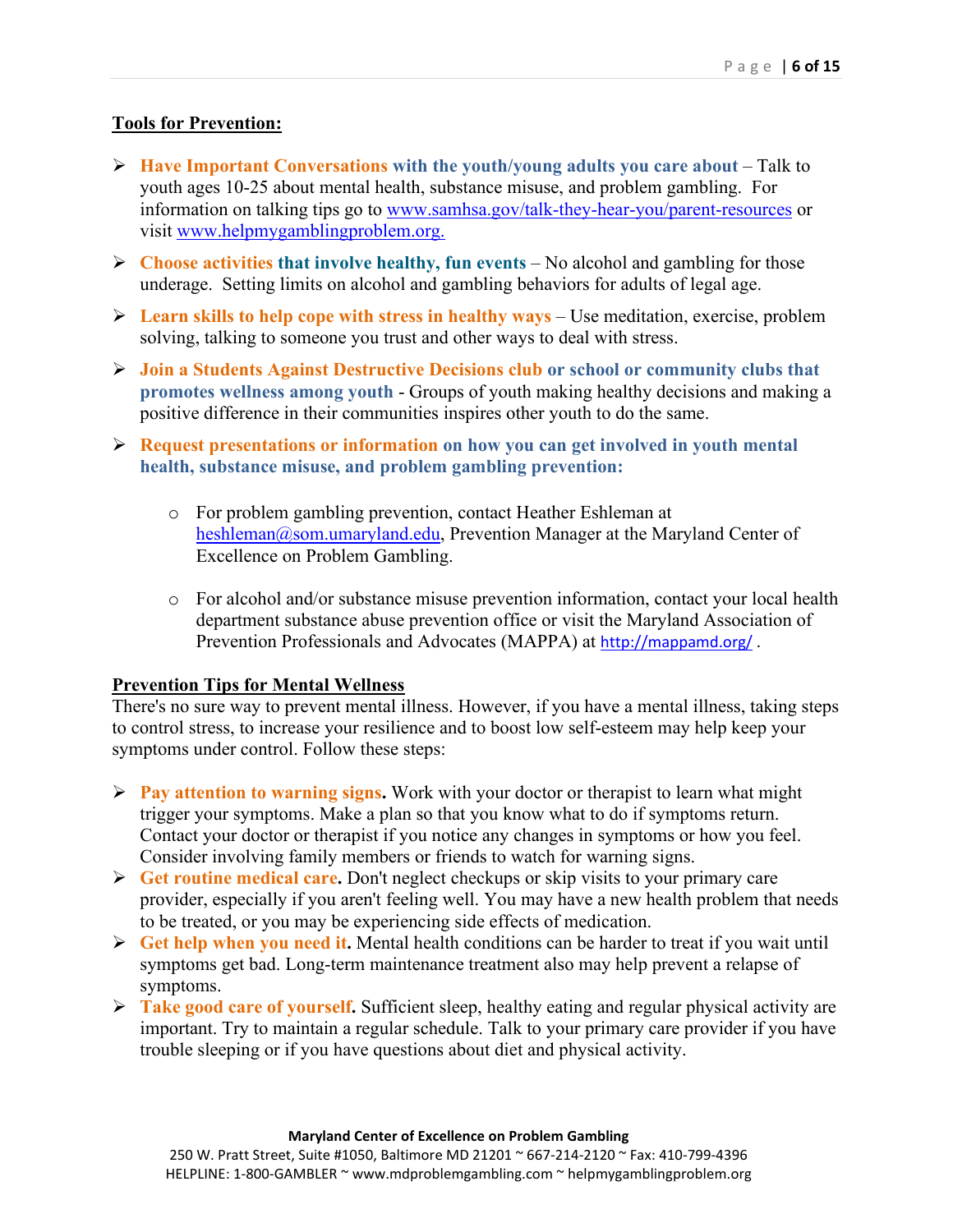## **TAKE ACTION**

- $\triangleright$  Promote mental health and gambling screenings throughout your organization.
- $\triangleright$  Post flyers about mental health and addiction prevention.
- $\triangleright$  Download the tool kits provided in this Guide.
- $\triangleright$  Create and use provided social media posts.
- $\triangleright$  Update awareness and prevention messaging on your website.
- Use provided email signatures to promote Mental Health Month

## **HASH TAGS**

### **Mental Health Month**

- $\triangleright$  #MentalHealthMonth
- > #BackToMHBasics
- $\triangleright$  #MHM2022

### **National Prevention Week**

- $\triangleright$  #MyPreventionStory
- $\triangleright$  #NPW2022
- $\triangleright$  #SAMHSA

## **National Alliance on Mental Illness**

- $\triangleright$  #MHAM
- > #Together4MH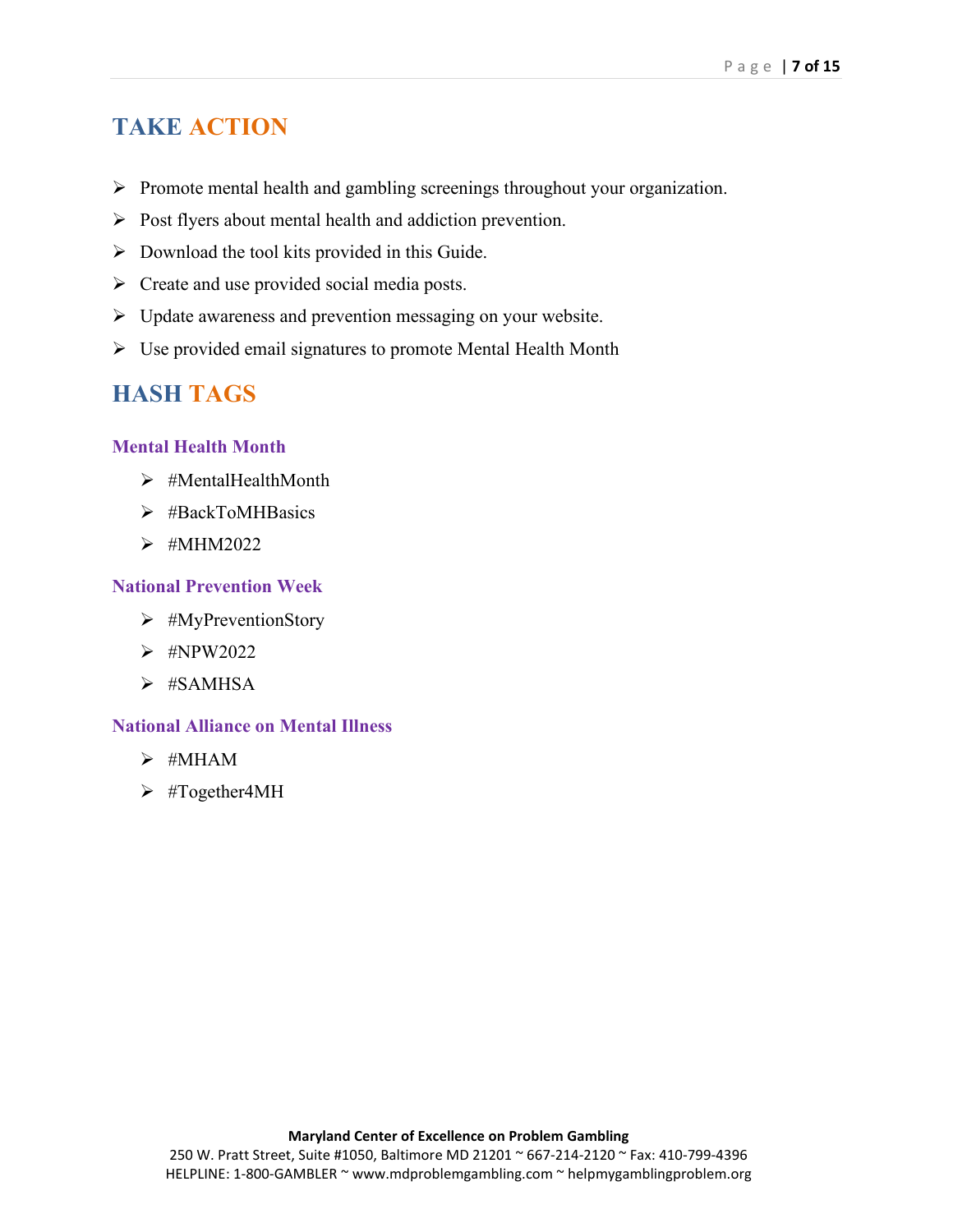## **TOOL KITS**

### **Mental Health America:**

- o Tool Kit:<https://www.mhanational.org/mental-health-month>
- o Mental Health Screens:<https://screening.mhanational.org/screening-tools/>
- o Tools 2 Thrive Hub:<https://mhanational.org/tools-2-thrive>

## **SAMHSA's National Prevention Week:**

- o Main Page:<https://www.samhsa.gov/prevention-week>
- o Tool Kit:<https://www.samhsa.gov/prevention-week/toolkit>

### **National Alliance on Mental Illness (NAMI), Mental Health Awareness Month 2022**

- o Tool Kit: <https://www.nami.org/NAMI/media/NAMI-Media/downloads/2021-Partner-Guide.pdf>
- o Main Page: [www.nami.org/Get-Involved/Awareness-Events/Mental-Health-Awareness-Month](http://www.nami.org/Get-Involved/Awareness-Events/Mental-Health-Awareness-Month)

## **LOGOS** (download the toolkits listed above for additional images)



#### **Maryland Center of Excellence on Problem Gambling**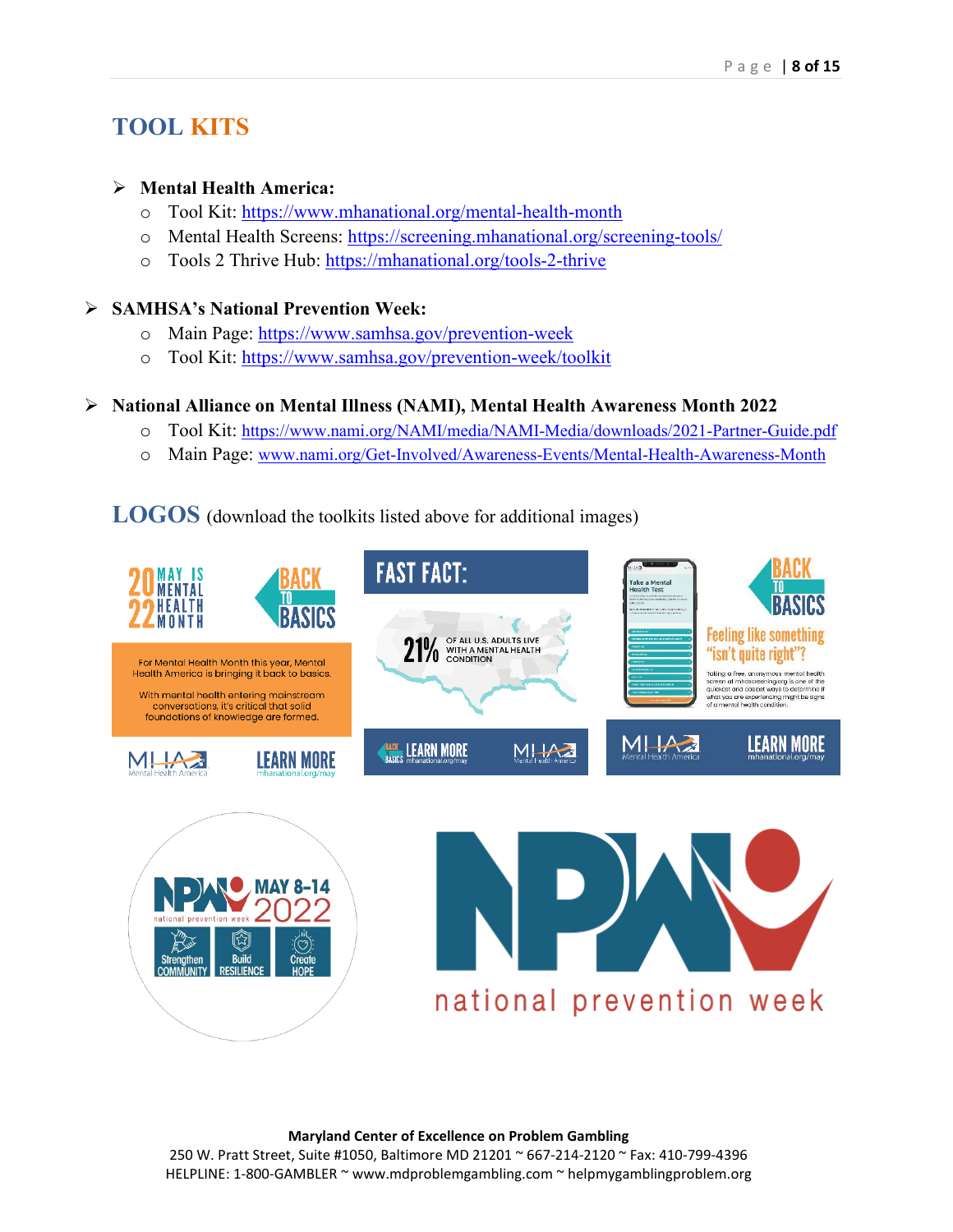## **EMAIL SIGNATURES**

Cut and paste these signature ideas into your email or post them on your Facebook page:

## **Email Signature #1:**



## **Email Signature #2:**

**Maintain Wellness on the Road to Problem Gambling and Substance Misuse Recovery**



## **Email Signature #3:**

**Join us to Promote Mental Wellness, Take Care of Yourself and Those You Care About**



**Maryland Center of Excellence on Problem Gambling**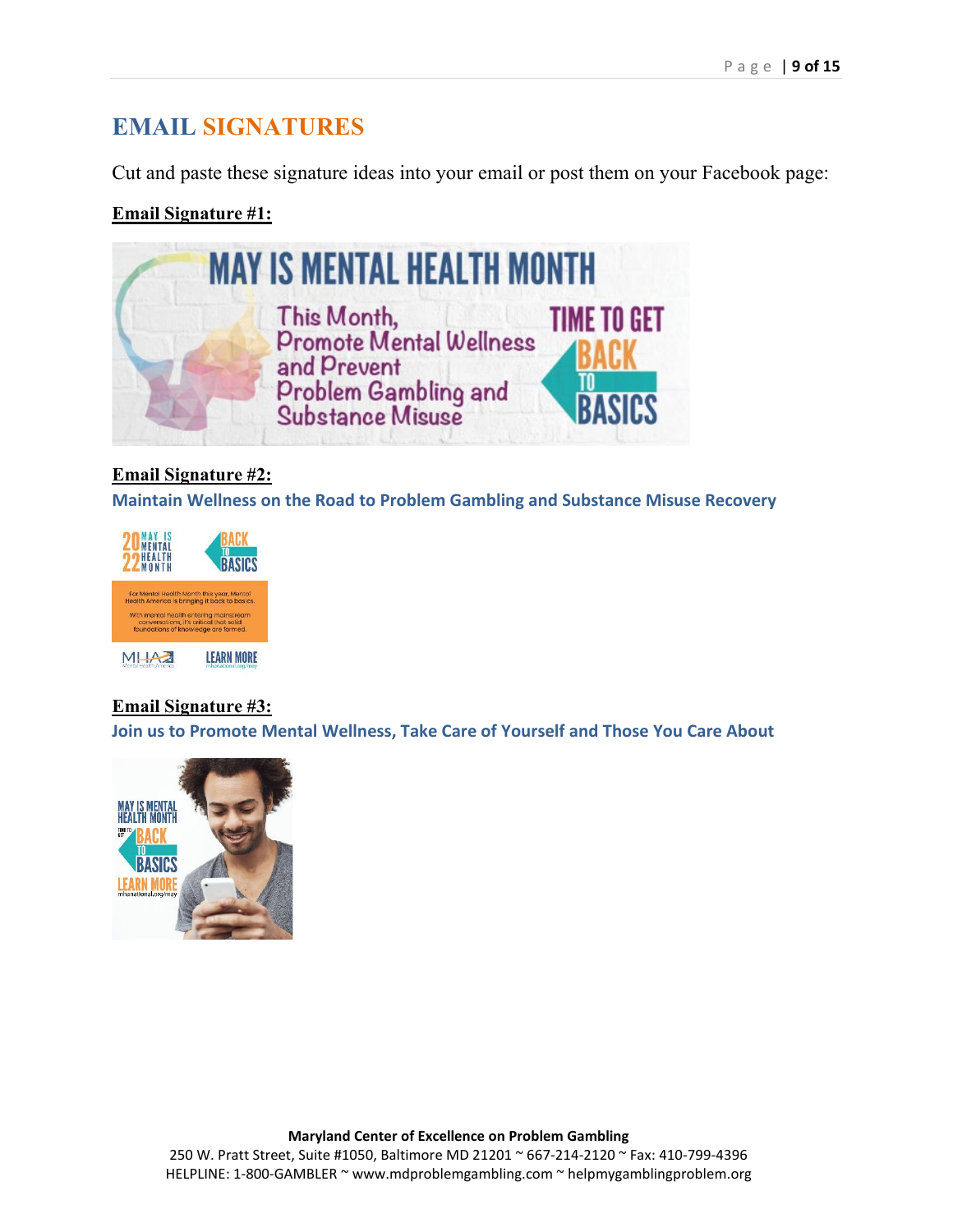## **SOCIAL MEDIA POST IDEAS:**

## **Suggested Links:**

- [https://www.helpmygamblingproblem.org](https://www.helpmygamblingproblem.org/)
- https://www.Mdproblemgambling.com
- http://mappamd.org
- <https://www.mhanational.org/mental-health-month>
- https://screening.mhanational.org
- [www.samhsa.gov/prevention-week](http://www.samhsa.gov/prevention-week)

## **Suggested Posts:**

- $\triangleright$  May is Mental Health Month Take care of yourself and those you love.
- $\triangleright$  Addressing mental health symptoms early is critically important for overall health
- $\triangleright$  Substance use and problem gambling behaviors may be unhealthy ways to deal with untreated mental health conditions.
- $\triangleright$  Primary prevention is stopping or delaying unhealthy behaviors such as problem gambling and substance use before they begin.
- $\triangleright$  National Prevention Week is May 8-14, 2022, #MyPreventionStory
- $\triangleright$  Positive coping strategies such as exercise, healthy eating, meditation, and getting enough sleep can promote mental health.
- $\triangleright$  Visit helpmygamblingproblem.org and take a self-assessment test to see if your gambling behaviors are out of control.
- Visit<https://screening.mhanational.org/screening-tools/> to determine the need to mental health interventions
- $\triangleright$  Don't fall into the trap of using gambling as ways to cope with stress. #MyPreventionStory
- $\triangleright$  Promote mental health by having fun with activities that do not involve drugs, alcohol, or gambling. #MentalHealthMonth
- $\triangleright$  Promote mental health by choosing friends that do not encourage problem gambling or binge drinking. #NPW2022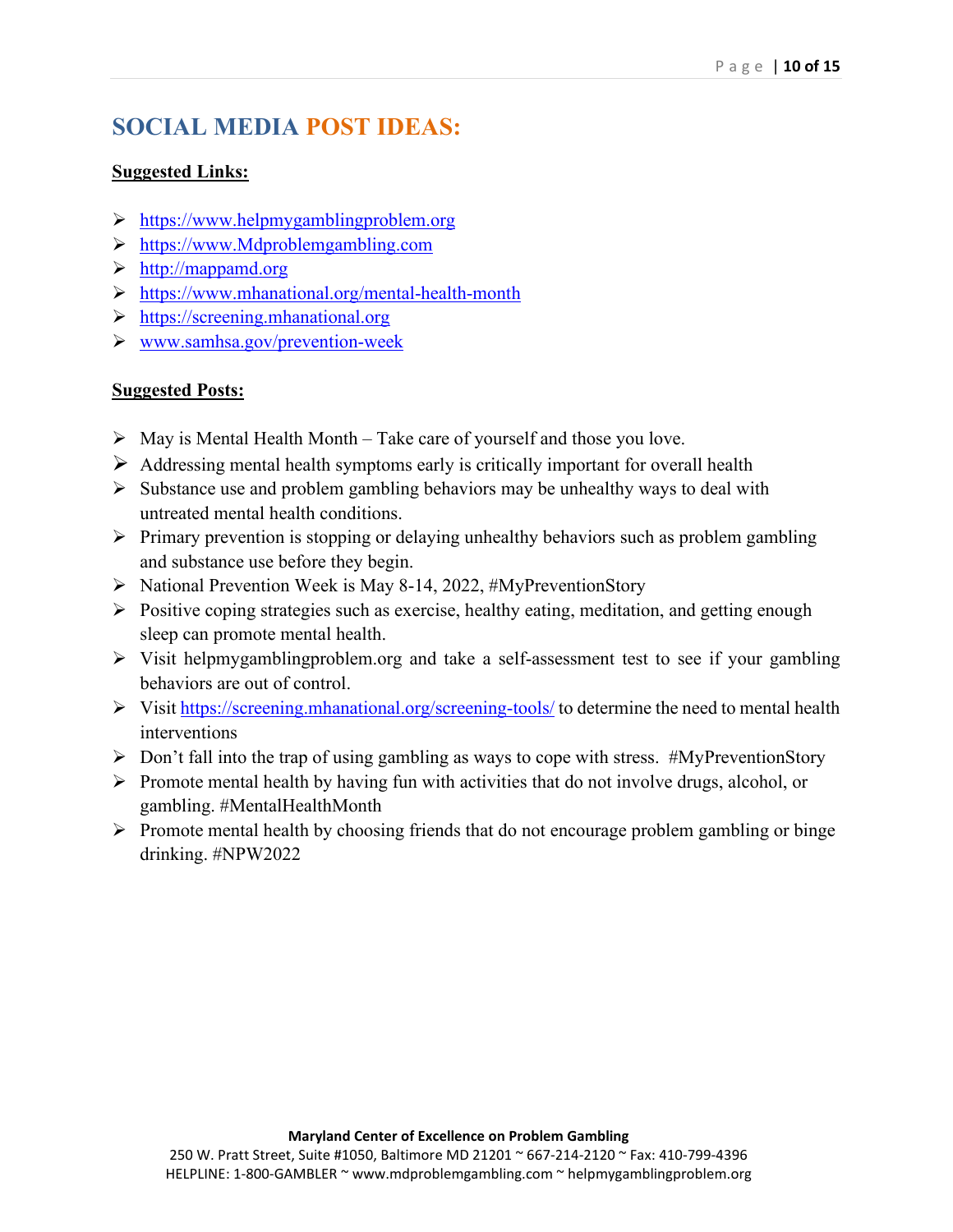## **Suggested Posts: (continued)**

- Delaying age of first time use of alcohol, drugs, and gambling can promote mental health.
- $\triangleright$  Call or text or chat 1-800-GAMBLER for free confidential, compassionate help with gambling problems.
- $\triangleright$  Hobbies, sports, and other positive activities can promote mental health.
- $\triangleright$  Having difficult conversations with youth in your life concerning alcohol, drug use, and gambling behaviors promotes mental health. For talking tips go to www.samhsa.gov/underage-drinking/parent-resources/why-you-should-talk-your-child
- $\triangleright$  Focusing on spirituality or faith can promote mental health. #PreventionHappensHere
- $\triangleright$  Start the conversation with your family today about the risks of gambling and/or substance misuse.
- $\triangleright$  Resiliency, or strength in adversity, promotes mental health and decreases substance use and problem gambling. Go to www.samhsa.gov/prevention-week
- $\triangleright$  Self-control when feeling like making an impulsive decision can promote mental health and decrease substance misuse and problem gambling. Go to MHAscreening.org
- $\triangleright$  Prevention is the reducing or stopping something from happening such as problem gambling, alcohol, or substance misuse. #MyPreventionStory
- $\triangleright$  Keep individuals, families, and communities safe from addiction by promoting mental wellness.
- $\triangleright$  Prevention is science-based look for information on mental health, substance misuse and problem gambling prevention. [www.samhsa.gov](http://www.samhsa.gov/)

## **RESOURCES ~ MARYLAND ORGANIZATIONS**

## **(The) Maryland Center of Excellence on Problem Gambling**

250 W. Pratt Street #1050 Baltimore, Maryland 21201 Website: <http://www.mdproblemgambling.com/> Program: Mary Drexler, MSW –  $mdrexler(@som.umaryland.edu – 667-214-2121)$ Prevention: Heather Eshleman, MPH -  $heshleman@som. umarvland.edu - 667-214-2128$ Communications: Michael Kafes – [mkafes@som.umaryland.edu](mailto:mkafes@som.umaryland.edu) – 667-214-2124

### **Maryland Department of Health - Behavioral Health Administration**

Spring Grove Hospital Complex 55 Wade Avenue Catonsville, Maryland 21228 Website: http://health.maryland.gov Website:<https://bha.health.maryland.gov/Pages/Gambling.aspx> Phone: 410-402-8300

#### **Maryland Center of Excellence on Problem Gambling**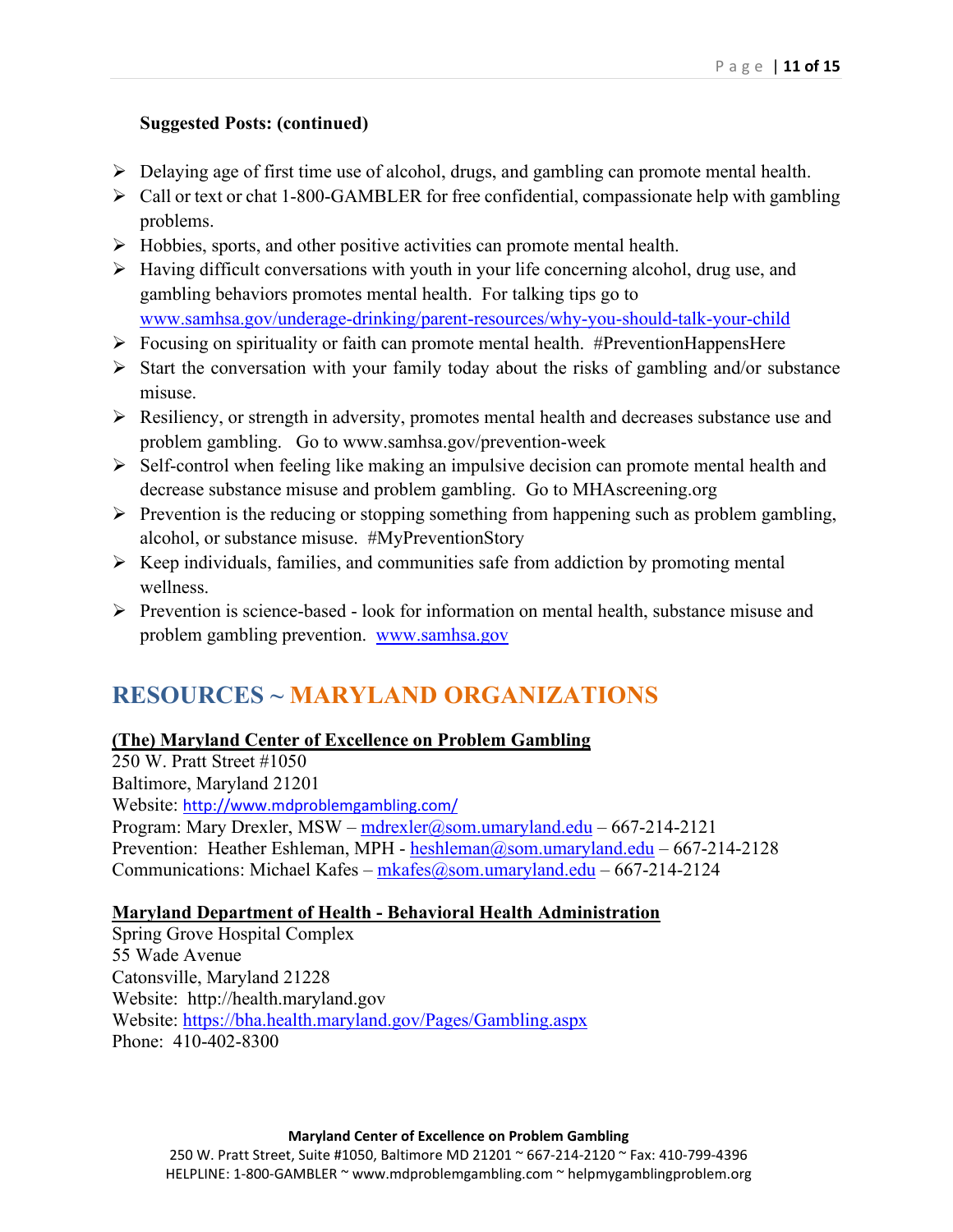### **Maryland Association of Prevention Professionals and Advocates**

P.O. Box 609 Linkwood, Maryland 21835-0609 Website: <http://mappamd.org/> Email: marylandprevention@gmail.com

### **National Alliance on Mental Illness, Maryland (NAMI)**

10630 Little Patuxent Parkway, Suite 475 Columbia, MD 21044 Website:<http://namimd.org/> Phone: 410-884-8691 Email: [info@namimd.org](mailto:info@namimd.org)

### **211 Maryland**

1800 Washington Boulevard, Suite 340 Baltimore, Maryland 21230 Website: <https://211md.org/> Phone: 211 Email: info@211MD.org

#### **American Foundation for Suicide Prevention, Maryland**

Kat Olbrich, Area Director Maryland and Delaware Website: <https://afsp.org/chapter/maryland> Phone: 202-770-8973 Email: kolbrich@afsp.org

#### **Black Mental Health Alliance**

900 East Fayette Street #22111 Baltimore, Maryland 21203 Website: [www.blackmentalhealth.com](http://www.blackmentalhealth.com/) Phone: 410-338-2642 Email: [info@blackmentalhealth.com](mailto:info@blackmentalhealth.com)

#### **Center for a Healthy Maryland**

Debra C. Sciabarrasi, Executive Director Website: <http://healthymaryland.org/> Phone: 1-800-492-1056 Email: center@medchi.org

### **Children's Mental Health Matters**

Tiffany Thomas, Campaign Coordinator, Program Manager, Education and Outreach Mental Health Association of Maryland Website: <https://www.childrensmentalhealthmatters.org/> Phone:  $443-901-1550$  ext. 234 Email: tthomas @mhamd.org

#### **Maryland Center of Excellence on Problem Gambling**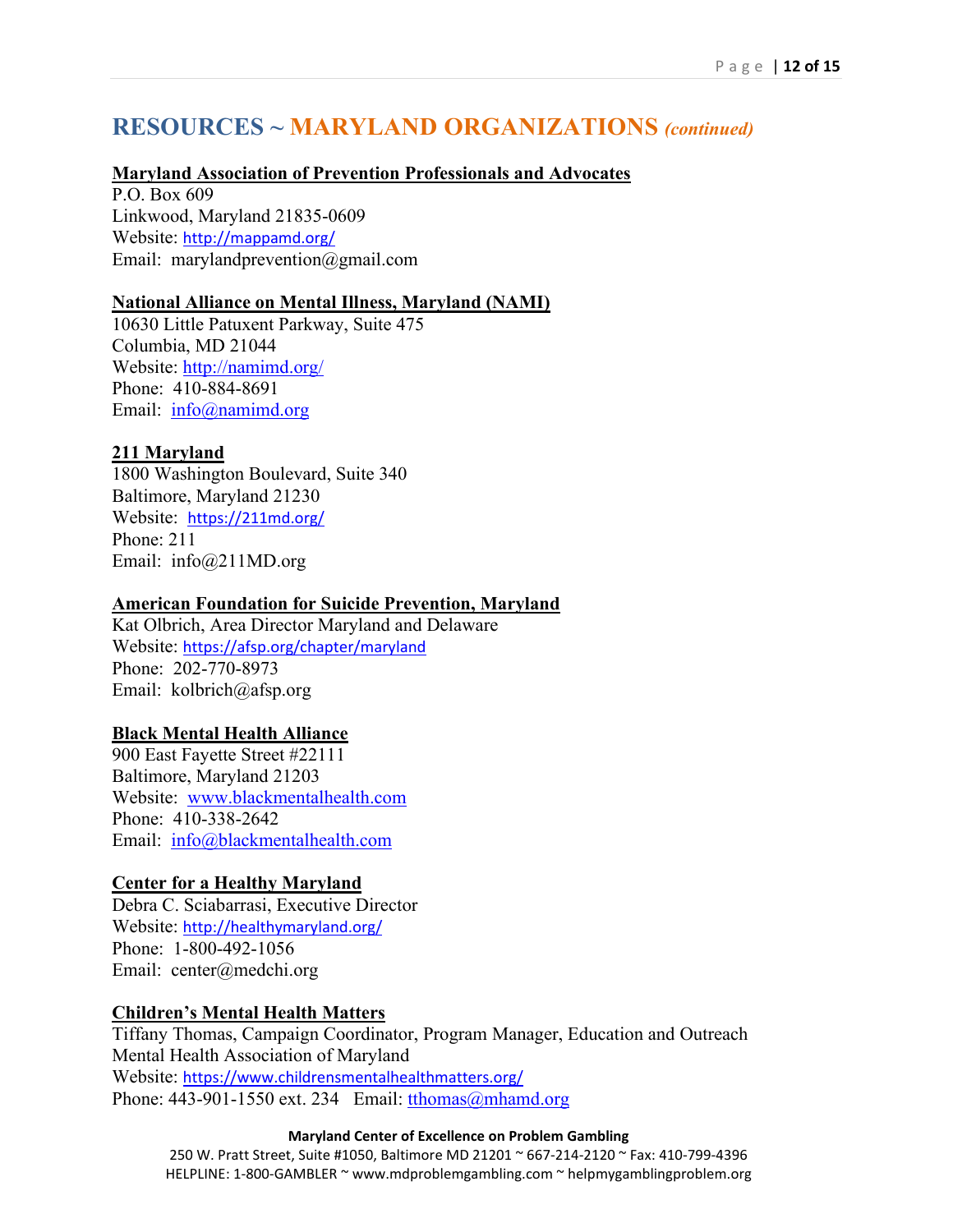### **Community Behavioral Health Association of Maryland**

18 Egges Lane Catonsville, Maryland 21228 Website: <http://www.mdcbh.org/> Phone: 410-788-1865 Email: chris@mdcbh.org

#### **Maryland Addictions Directors Council**

Mountain Manor Treatment Center, Inc. 3800 Frederick Avenue Baltimore, Maryland 21229 Website: <http://madc.homestead.com/> Phone: 410-233-1400 Email: madcconnect@gmail.com

### **Maryland Association for Treatment of Opioid Dependence**

Baltimore, Maryland 21218 Website: <https://matod.org/> Phone: 410-752-6080 Email: info@matod.org

### **Maryland Association of Behavioral Health Authorities**

Email: Angela Gray agray@harfordmentalhealth.org

### **Maryland Coalition of Families**

10632 Little Patuxent Parkway, Suite 234 Columbia, Maryland, 21044 Website: <http://www.mdcoalition.org/> Phone: 410-730-8267 Email: info@mdcoaltion.org

#### **Maryland Psychiatric Society, Inc.**

1101 Saint Paul Street, Suite 305 Baltimore, Maryland 21202-6407 Website: <https://mdpsych.org/> Phone: 410-625-0232 Email: mps@mdpsych.org

#### **Maryland Public Health Association**

P.O. Box 7045 6801 Oak Hall Lane Columbia, Maryland 21045 Website: <https://mdpha.org/> Email: [GetInfo@MdPHA.org](mailto:GetInfo@MdPHA.org) Phone: 443-475-0242

#### **Maryland Center of Excellence on Problem Gambling**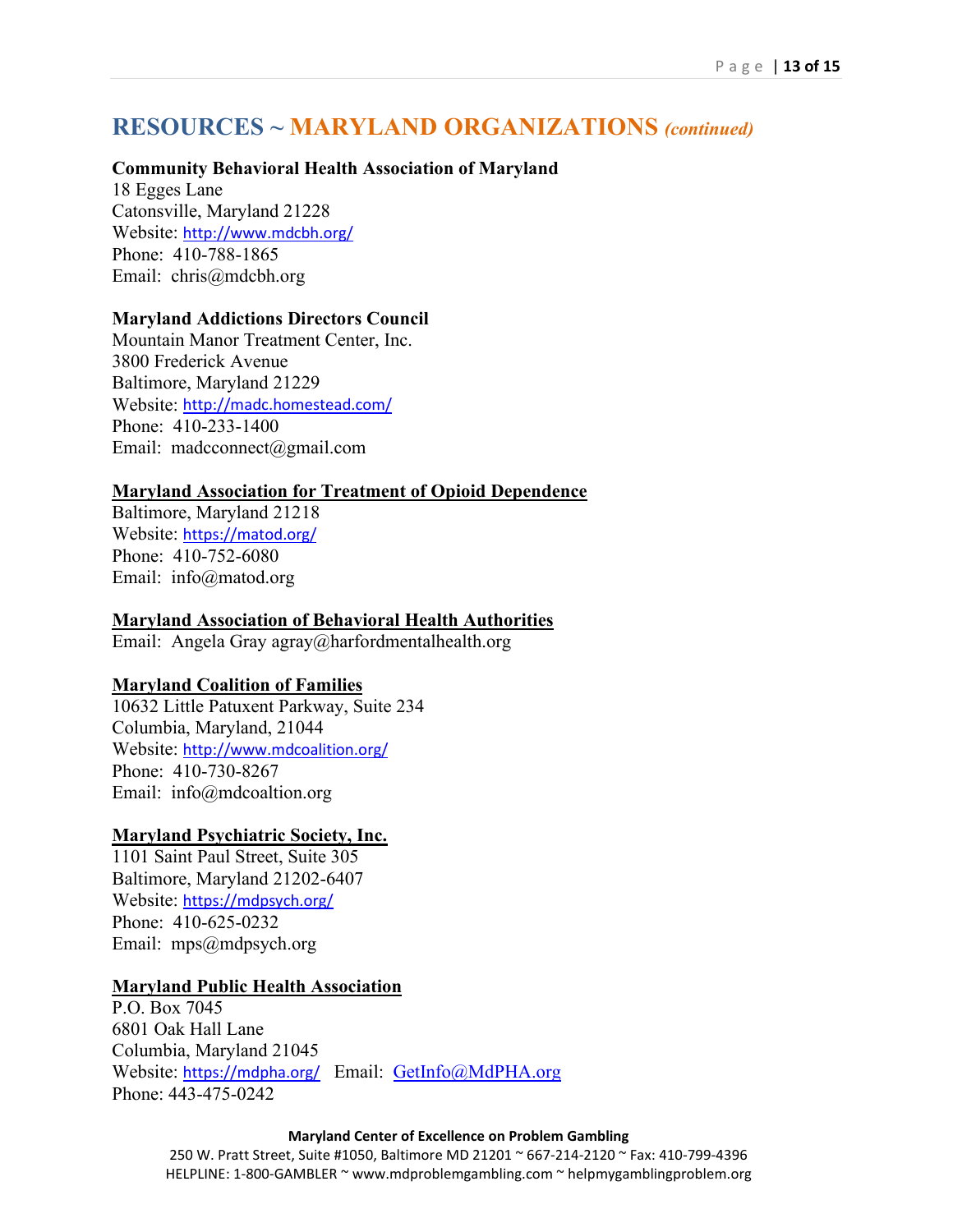## **MedChi, The Maryland State Medical Society**

1211 Cathedral Street Baltimore, Maryland 21201-5516 Website: <https://www.medchi.org/> Phone: 1-800-492-1056 Email: members@medchi.org

#### **Mental Health Association of Maryland**

Heaver Plaza 1301 York Road, Suite 505 Lutherville, Maryland 21093 Website: <https://www.mhamd.org/> Phone: 443-901-1550 Email: [info@mhamd.org](mailto:info@mhamd.org)

## **Mental Health Resources in Maryland**

1616 Washington Blvd. Baltimore, Maryland 21230 Website: <https://www.rtor.org/directory/mental-health-maryland/> Phone: 203-724-9070 Email: help@rtor.org

### **National Council on Alcohol and Drug Dependency**

Dr. Nancy Rosen-Cohen, Executive Director 28 E. Ostend Street, #303 Baltimore, MD 21230 Website: <https://www.ncaddmaryland.org/>